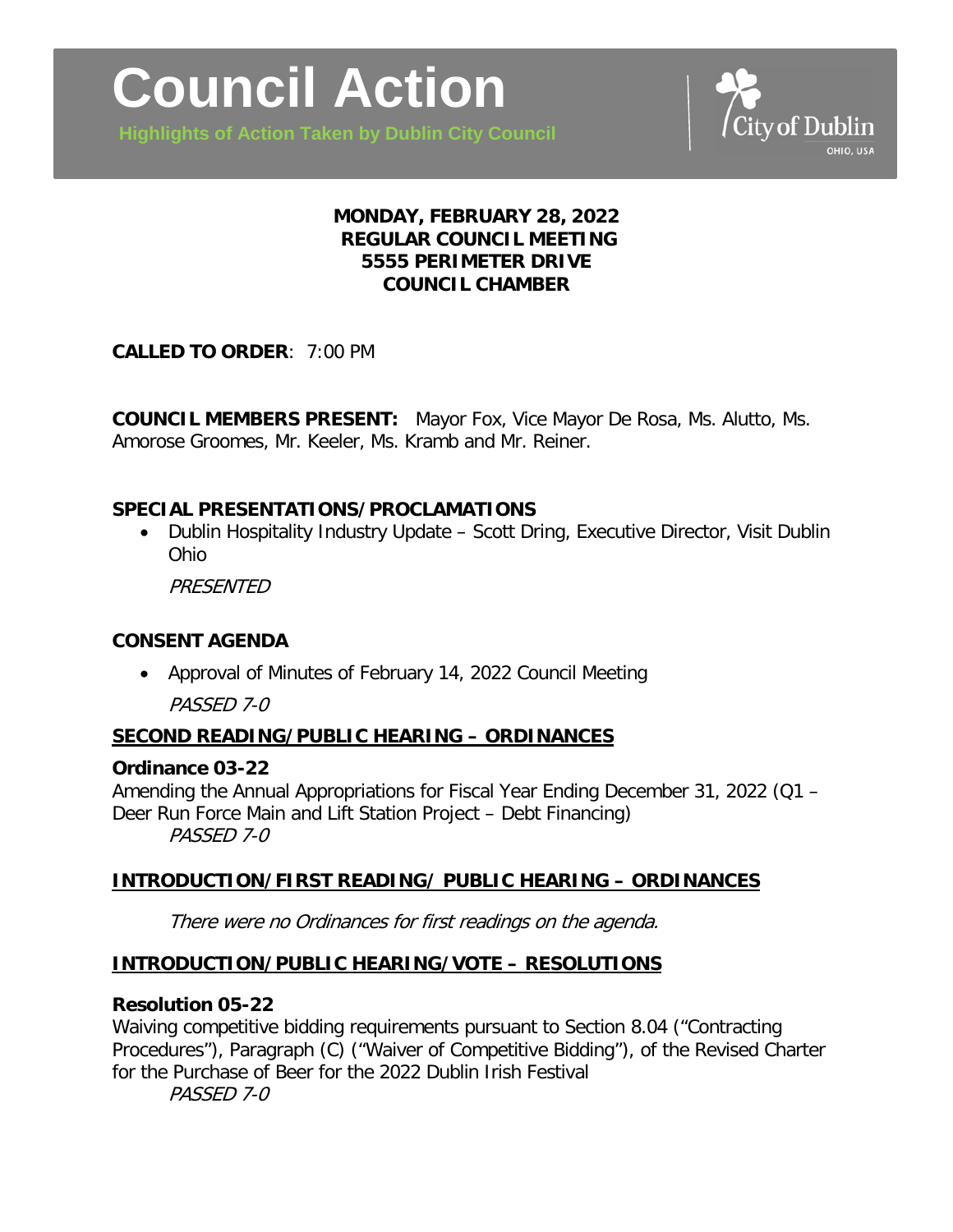Council Action Summary February 28, 2022 Page 2

## **Resolution 06-22**

Waiving competitive bidding requirements pursuant to Section 8.04 ("Contracting Procedures"), Paragraph (C) ("Waiver of Competitive Bidding"), of the Revised Charter for the provider of tents, tables and chairs for the 2022 Independence Day Celebration and Dublin Irish Festival

PASSED 7-0

# **Resolution 07-22**

Accepting the Lowest and Best Bid for the Deer Run Force Main and Lift Station Project PASSED 7-0

## **Resolution 08-22**

Extending the Timelines in Resolution 61-21 Temporarily Permitting Outdoor Dining and Eating Areas Beyond Previously Approved Locations, Temporarily Permitting Portable Nonresidential Structures, and Temporarily Permitting Certain Signs

PASSED 6-1

## **Resolution 09-22**

Appointing Members to the City of Dublin Community Inclusion Advisory Committee and Chief's Advisory Committee

PASSED 7-0

# **OTHER BUSINESS**

- Alcohol Sales Waiver for the 2022 Dublin Irish Festival MOTION CARRED 7-0 TO GRANT THE WAIVER
- Holiday Market Recommendation MOTION CARRIED 7-0 TO REFER THIS TOPIC TO THE PUBLIC SERVICES COMMITTEE FOR FURTHER DISCUSSION
- 2022 Debt Financing Discussion PRESENTATION GIVEN AND CONSENSUS REACHED REGARDING UPCOMING LEGISLATION
- Shared Use Path and Sidewalk Snow Plowing MOTION CARRIED 7-0 TO REFER THIS TOPIC TO THE COMMUNITY SERVICES ADVISORY COMMISSION (CSAC) FOR FURTHER DISCUSSION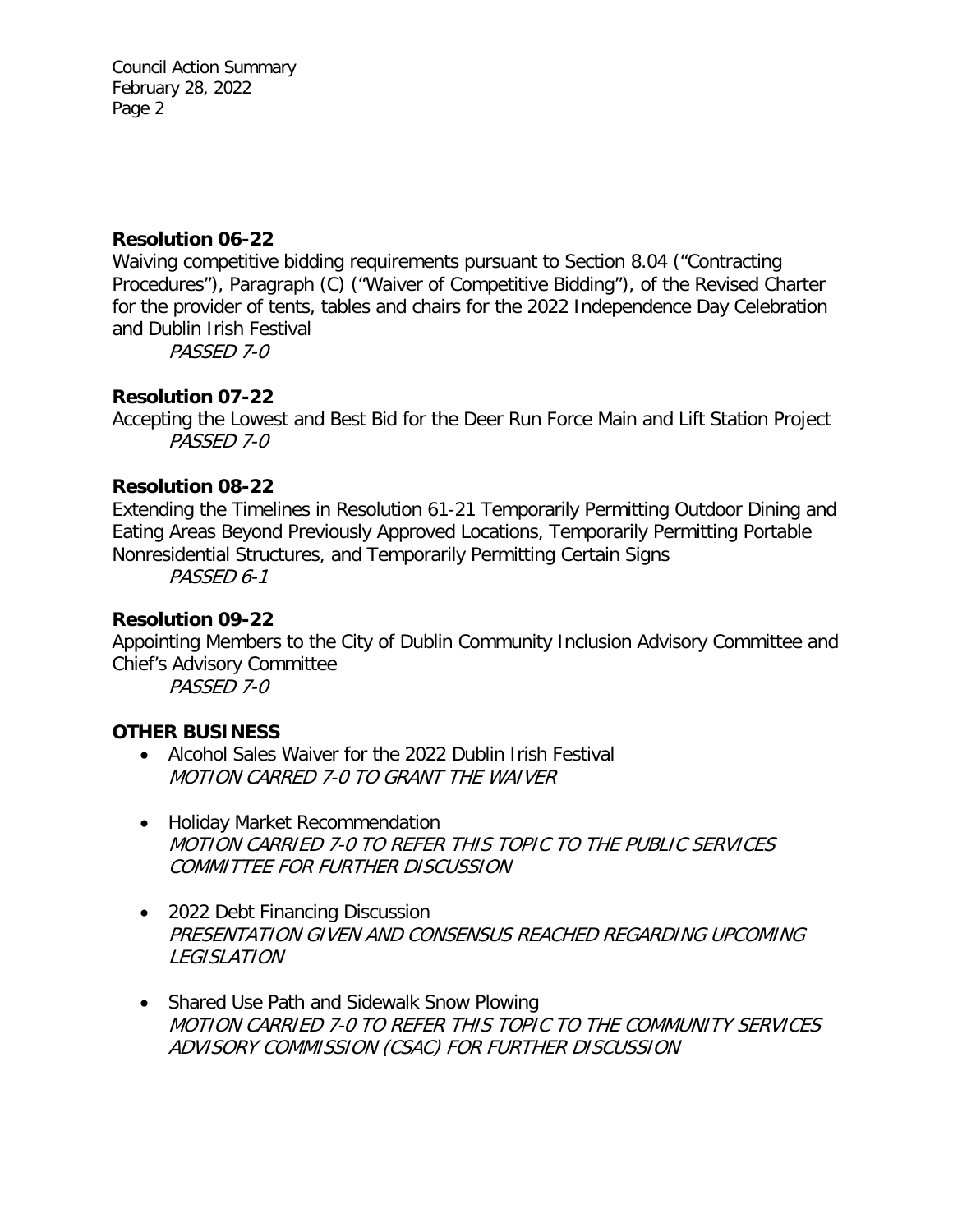Council Action Summary February 28, 2022 Page 3

### **COUNCIL REPORTS**

- Administrative Committee
	- o Liaison Role Discussion

MOTION CARRIED 7-0 TO REFER THIS TOPIC BACK TO THE ADMINISTRATIVE COMMITTEE FOR FURTHER DISCUSSION.

- Public Services Committee
	- o DORA Expansion Recommendations

MOTION CARRIED 7-0 TO DIRECT THE CITY MANAGER TO SUBMIT THE APPROPRIATE APPLICATION TO EXPAND DORA BOUNDARIES ACCORDINGLY

# **MEETING ADJOURNED AT 8:57 P.M.**

# Printed copies of approved legislation are available by contacting Legislative Services at 614-410-4400.

### **2022 DUBLIN CITY COUNCIL REGULAR MEETING SCHEDULE**

| Monday, March 7<br>Tuesday, March 8 | <b>Regular Meeting</b><br>Special Meeting (Exec. session - Council employee performance<br>reviews) |
|-------------------------------------|-----------------------------------------------------------------------------------------------------|
| Thursday, March 17                  | Council Retreat (evening) *                                                                         |
| Friday, March 18                    | Council Retreat (all day) *                                                                         |
| Monday, March 21                    | <b>Regular Meeting</b>                                                                              |
| Monday, April 11                    | <b>Regular Meeting</b>                                                                              |
| Monday, April 25                    | <b>Regular Meeting</b>                                                                              |
| Monday, May 9                       | <b>Regular Meeting</b>                                                                              |
| Monday, May 23                      | <b>Regular Meeting</b>                                                                              |
| Monday, June 13                     | <b>Regular Meeting</b>                                                                              |
| Monday, June 27                     | <b>Regular Meeting</b>                                                                              |
| Monday, July 25                     | <b>Regular Meeting</b>                                                                              |
| Monday, August 8                    | <b>Regular Meeting</b>                                                                              |
| Monday, August 22                   | <b>Regular Meeting</b>                                                                              |
| <b>Wednesday, August 31</b>         | Joint Meeting (Council/PZC/BZA/ARB)                                                                 |
| Monday, September 12                | Regular Meeting                                                                                     |